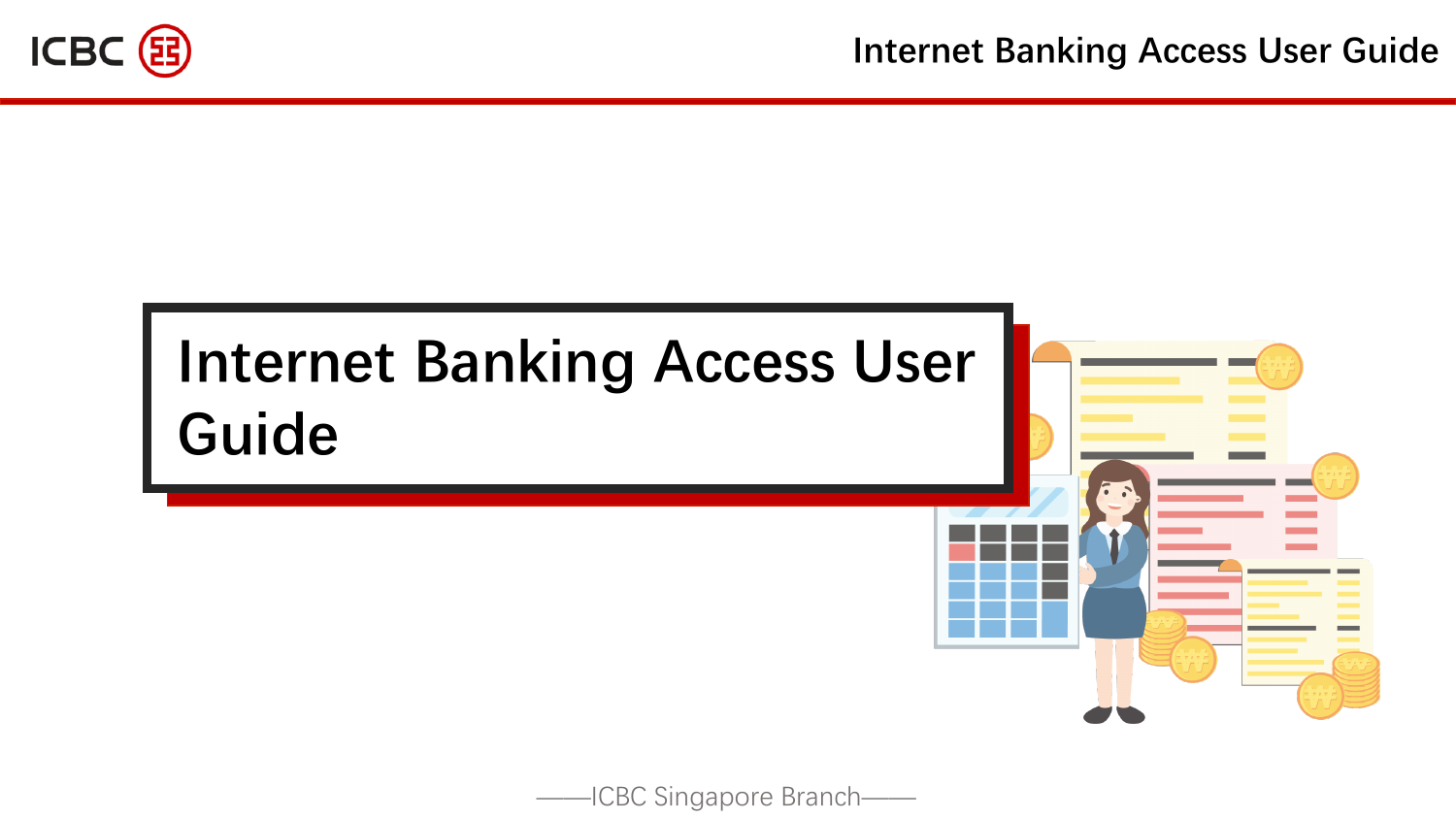

### **Introduction to ICBC Internet Banking**

• With our Internet Banking platform, you can perform a **wide range of transactions securely** including account information management, payment and collection, centralised fund distribution and investment management.

## **Why choose ICBC Internet Banking?**

- **Flexible:** Depending on your requirements, choose products/services in different combinations to effectively manage company funds.
- **Convenient:** Backed by our centralised processing platform, your instructions are processed within the shortest time possible for you to get a full picture on all company accounts, manage payment/collection and allocate funds efficiently.
- **Comprehensive:** Access all our services through our "one-stop" Internet Banking portal anytime and anywhere.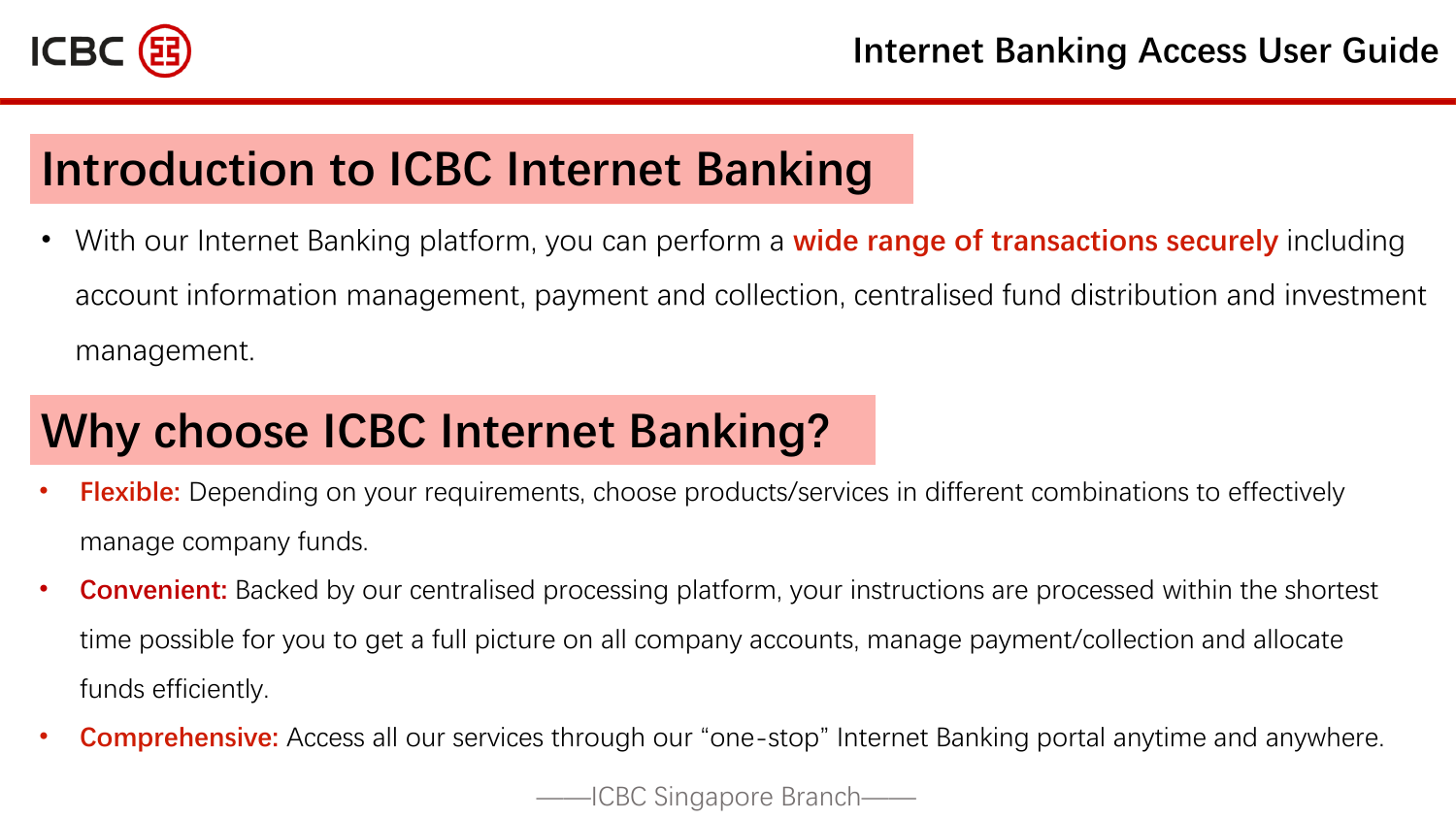

STEP 1 **E-Token Activation**

**Please make sure that you have received the e-token device and activation code list.**

|                                                   | Group number: 010392000000580                          |  |  |  |
|---------------------------------------------------|--------------------------------------------------------|--|--|--|
|                                                   | Chinese name of the group: XEXRXEXSX XIXGXPXRX XTX XTX |  |  |  |
| English name of the group:                        |                                                        |  |  |  |
| Internet banking login ID:                        |                                                        |  |  |  |
| Serial number of Password token: 2152100000000844 |                                                        |  |  |  |
| Activation code for Password token: 657959424571  |                                                        |  |  |  |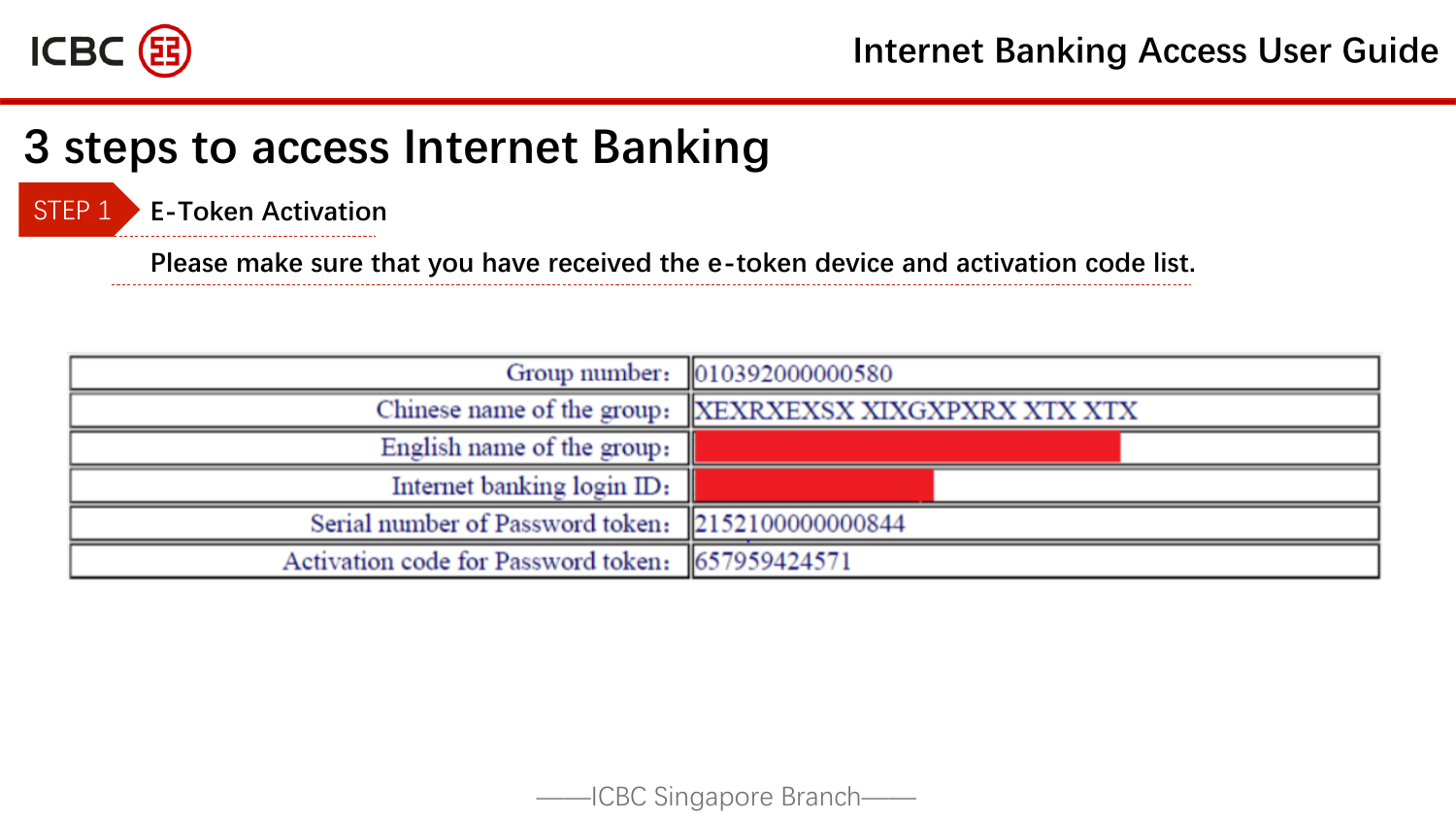

#### STEP 1 **E-Token Activation**

**Press and hold the red button for a few seconds to turn on the token.**

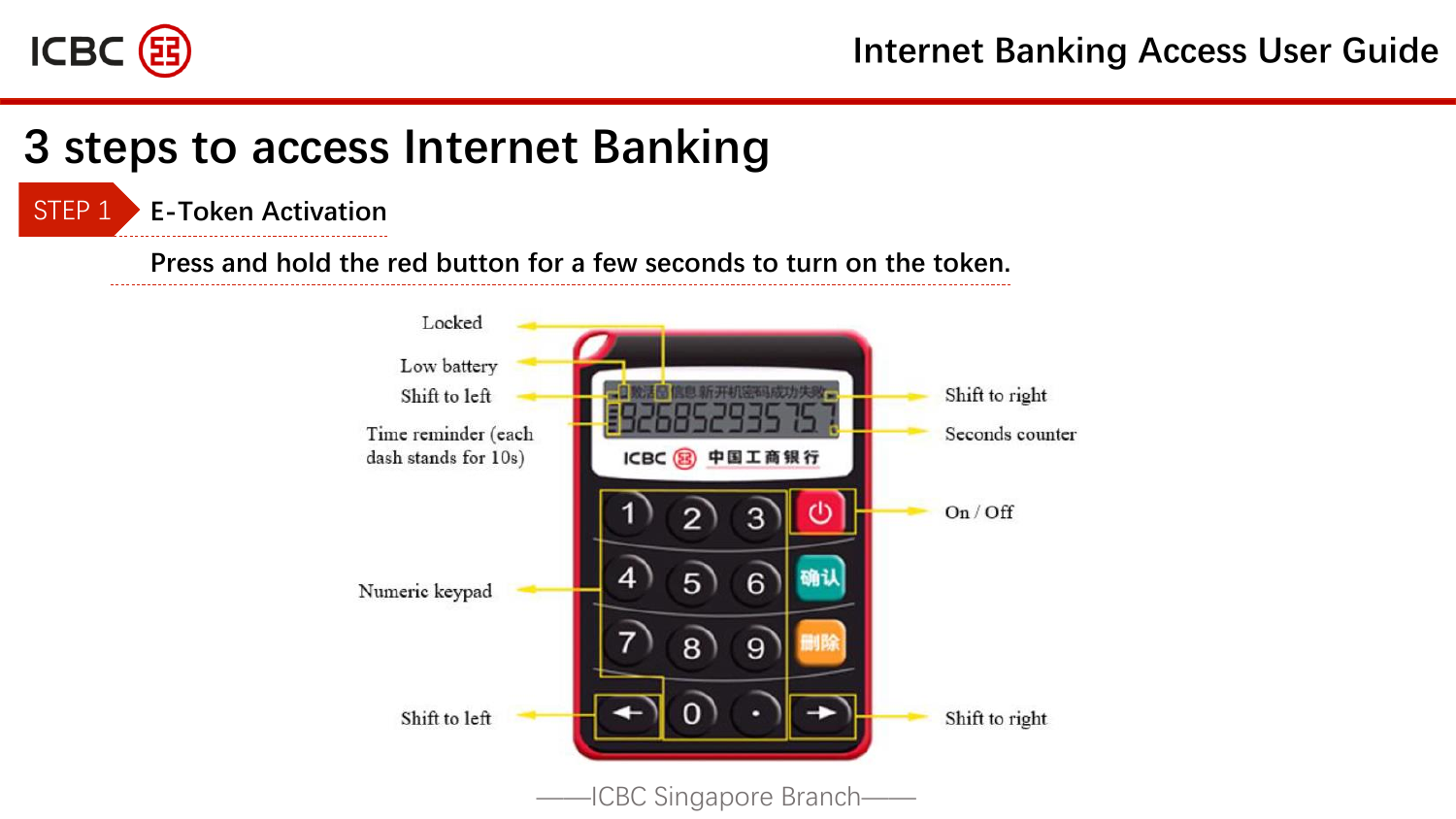

STEP 1 **E-Token Activation**

**Enter the 12-digit activation code for the token that is shown in the activation code list above.**

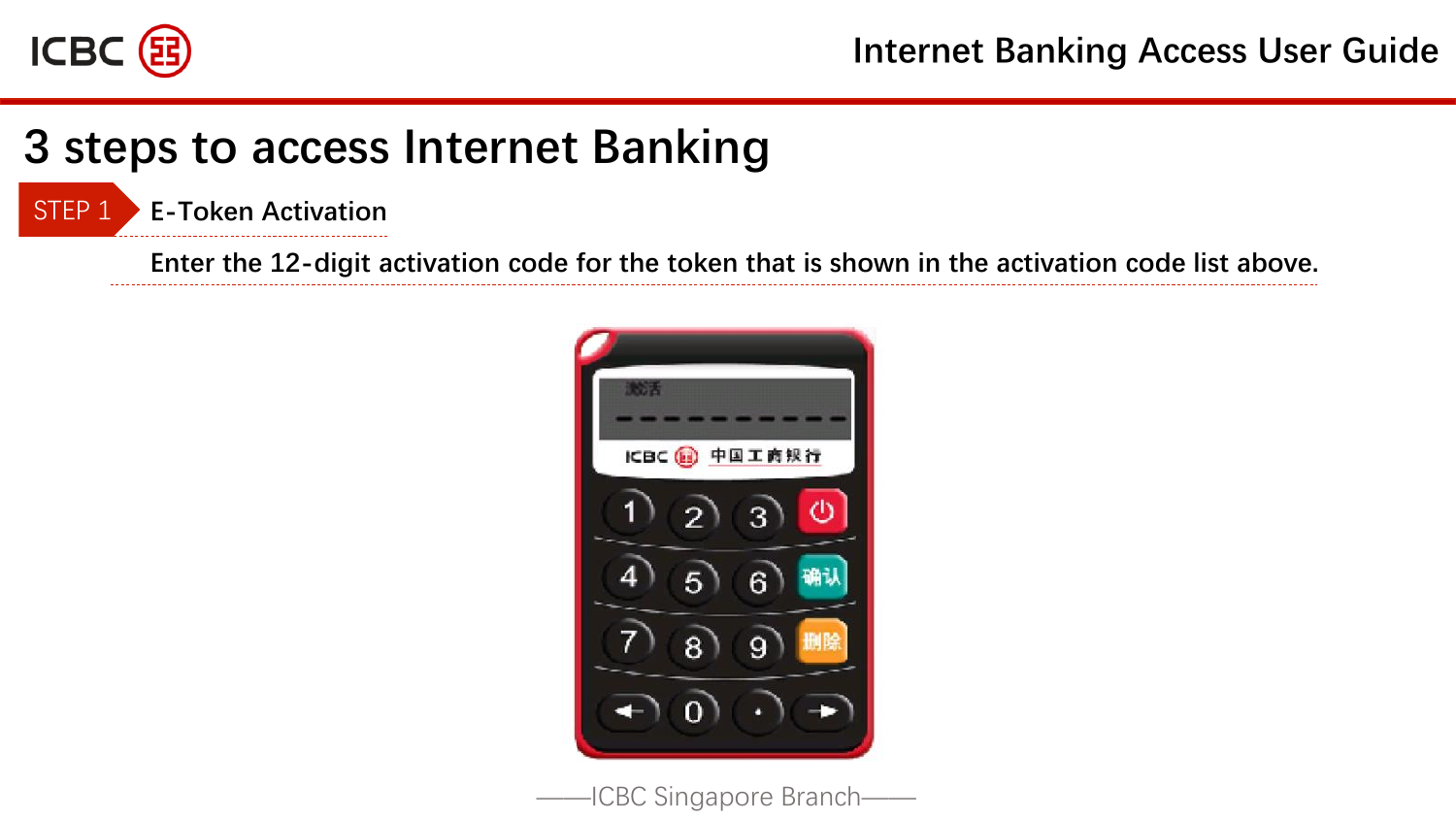

#### STEP 1 **E-Token Activation**

**Set a new 6-digit password for your token and key in the new password again for confirmation.** 



Once the set-up is complete, the **first** Dynamic Password shown is only for acknowledging the successful authorisation, please wait for the **second** 6-digit password for Internet Banking usage.

Please note that if the **two passwords do not match**, the token will be locked for security reasons. If so, please contact our relationship managers to assist in unlocking it.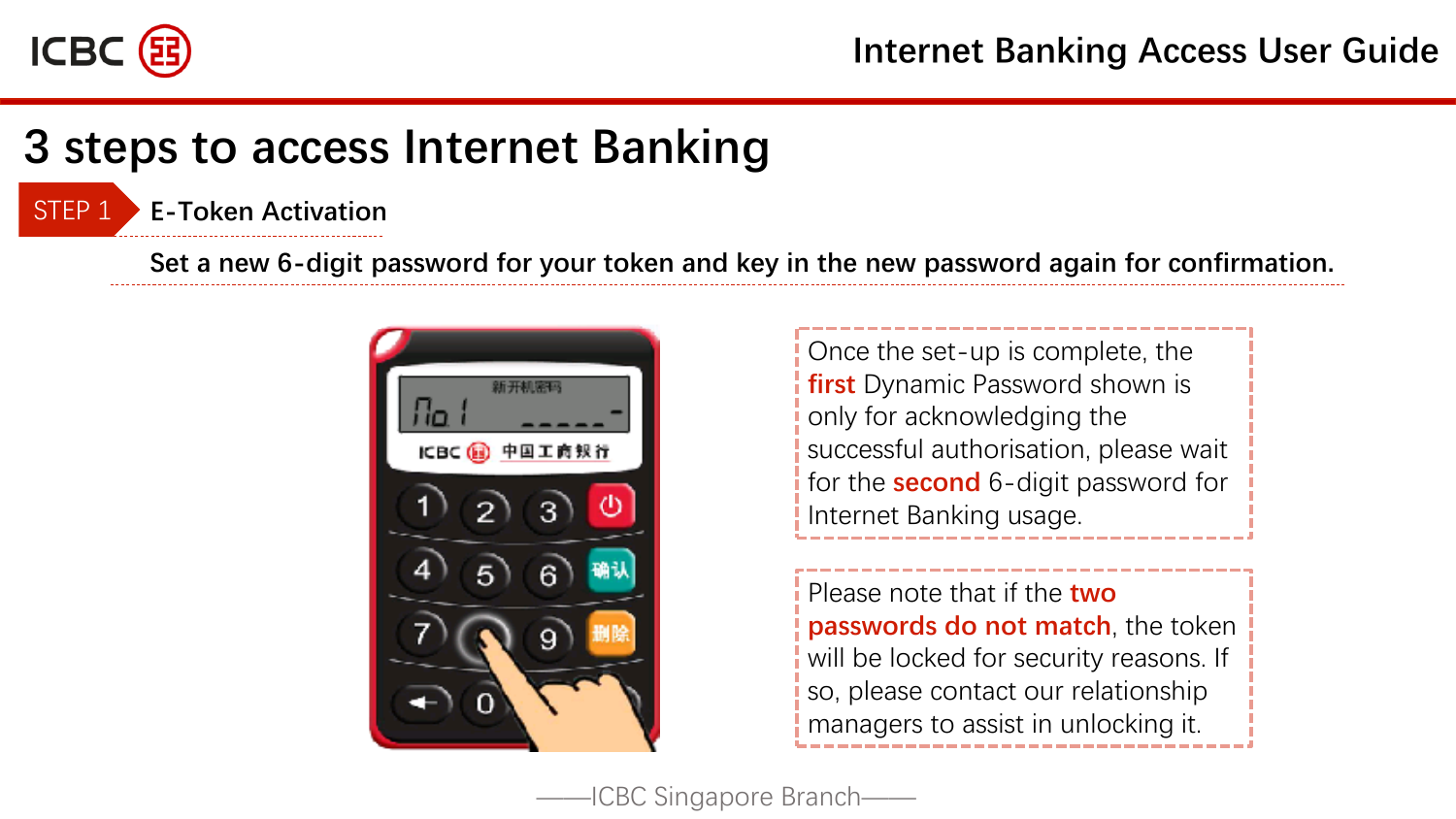

**Visit the ICBC Singapore Branch homepage.**  STEP 2

**The address is [https://singapore.icbc.com.cn/ICBC/](https://singapore.icbc.com.cn/ICBC/海外分行/新加坡网站/en/)海外分行/新加坡网站/en/**

**Click 'Corporate Banking' under User Login, to enter the log in page**



——ICBC Singapore Branch——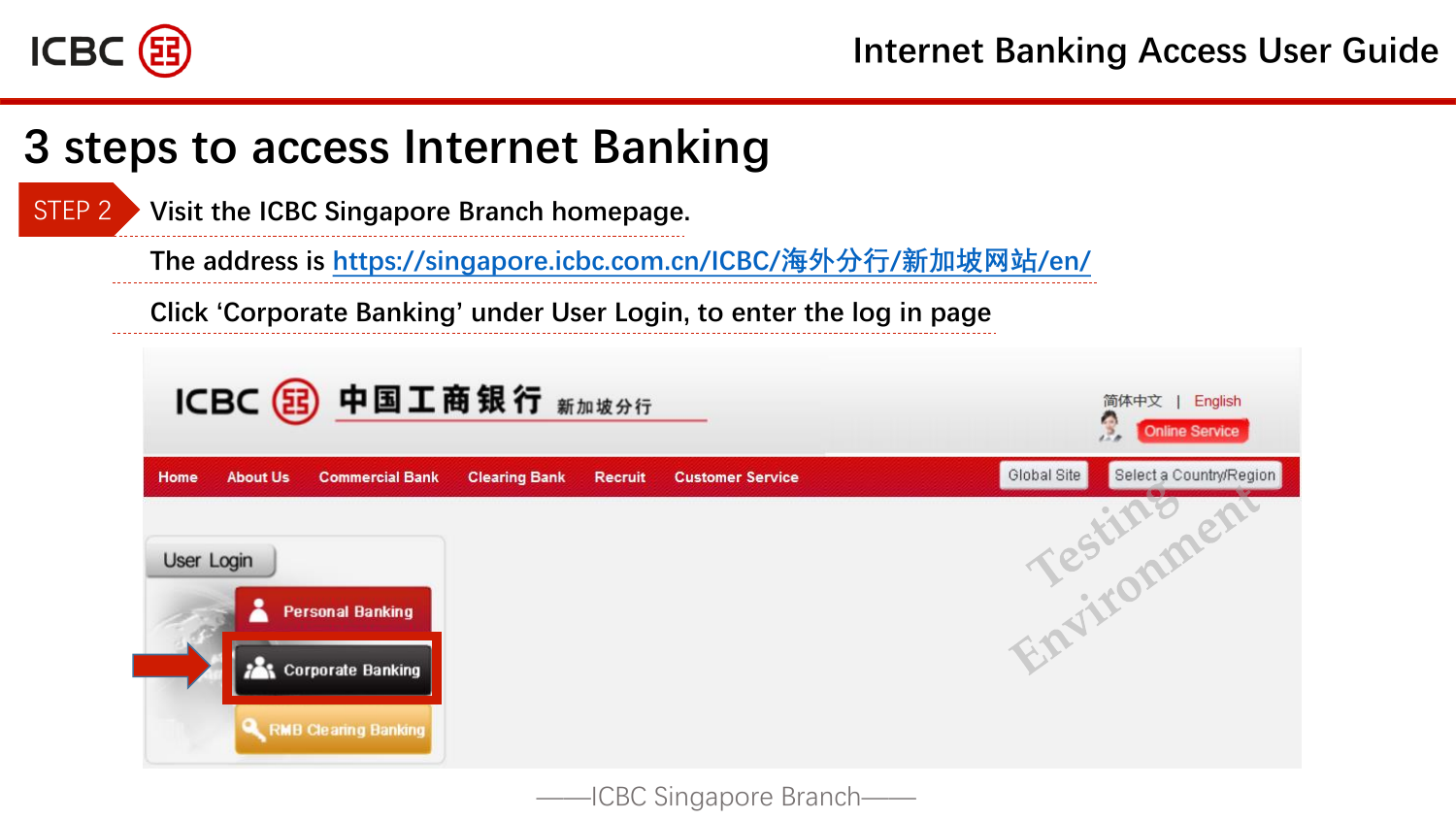

STEP 2 **Choose 'Password + Token Login' and key in the required information accordingly**

|  |  | ICBC B 中国工商银行 | 企业网上银行 |
|--|--|---------------|--------|
|--|--|---------------|--------|



|                                 | <b>Internet Banking Help</b> | Password+Token Login                                                                                                                    |
|---------------------------------|------------------------------|-----------------------------------------------------------------------------------------------------------------------------------------|
| Corporate<br>Mobile<br>Banking> | PayNow<br>Corporate>         | c.0103<br>User ID:<br>Password:<br>Enter Verification Code:<br>f8ii<br>Please press "Confirm" on the Token to get the dynamic password. |
|                                 |                              | Dynamic Password:<br>Login<br>Back                                                                                                      |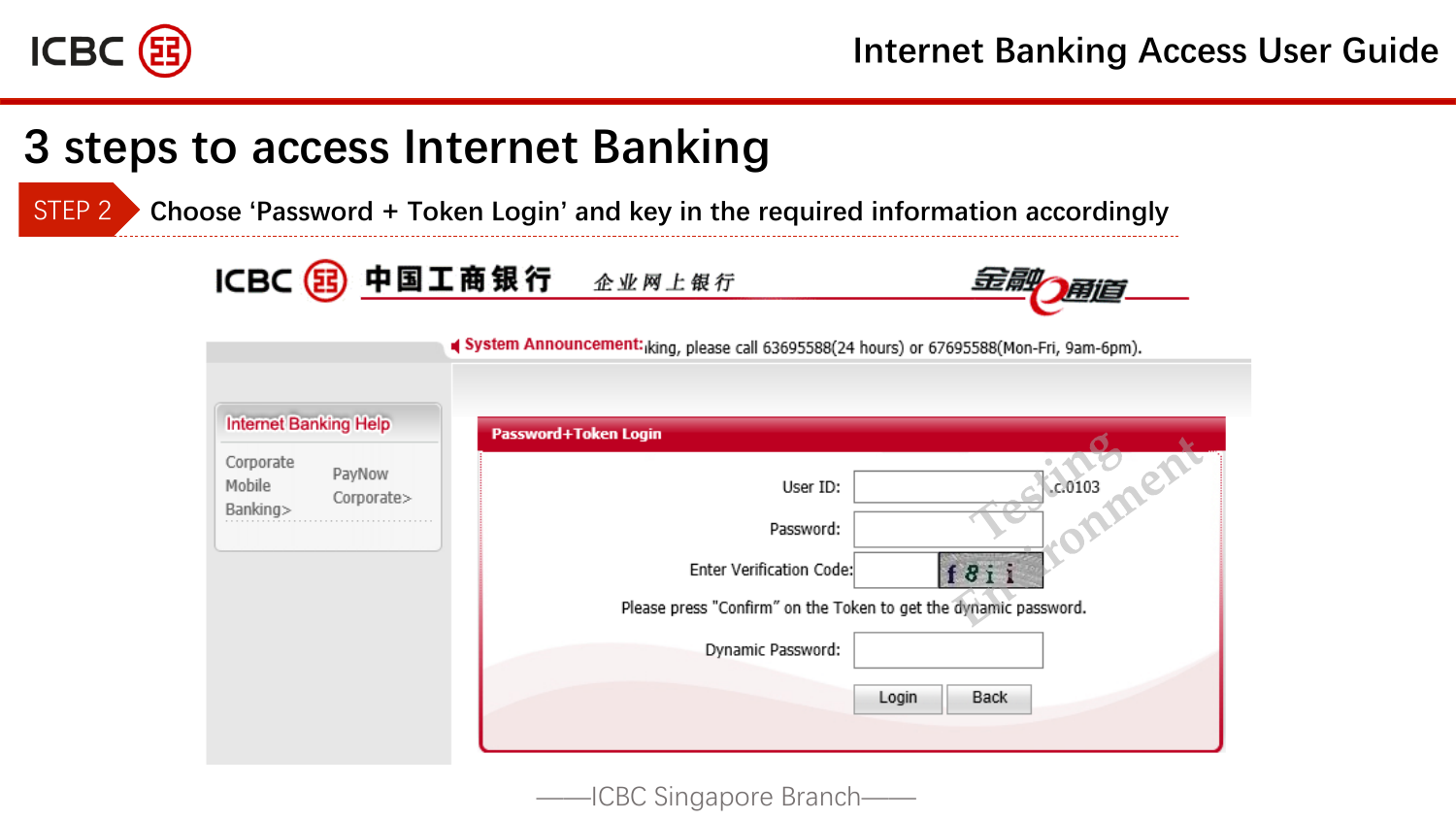

STEP 2 **Please use the token to retrieve the Dynamic Password by turning it on and pressing "OK"**



For the **first** login into Internet Banking, you will need to change your login password.

Please key in the **original password** and follow the prompts accordingly.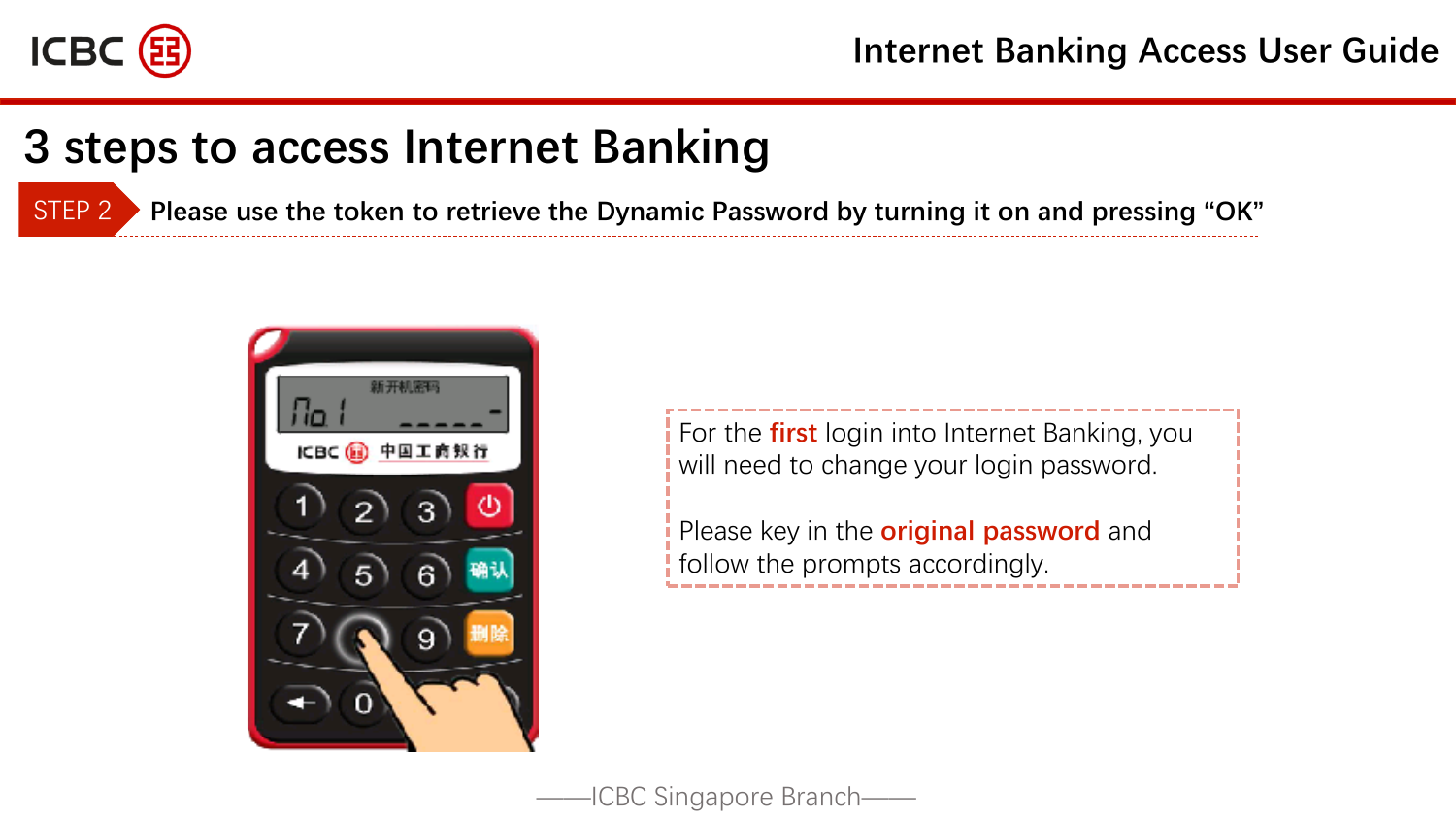

#### **3 steps to access Internet Banking**

STEP 3 **Click "Login" and the webpage will direct you to the Modify-Password webpage**

#### Modify Password

XEXRXEXSX XIXGXPXRX XTX XTX Internet

| Customer service: a group of functions provided to manage the customer reserved data and password of Internet banking.                                                                                                                                                                                                   | When changing your<br>password, you will                                                                                                                                                                  |
|--------------------------------------------------------------------------------------------------------------------------------------------------------------------------------------------------------------------------------------------------------------------------------------------------------------------------|-----------------------------------------------------------------------------------------------------------------------------------------------------------------------------------------------------------|
| Current Password: ******<br>New Password: *********<br>It is suggested to enter a 8-digit password combining letters<br>and numbers. Please avoid setting Password of low security<br>Confirm New <b>AAAAAAAAA</b><br>Password:<br>Please enter the 13yb<br>ろいり<br>validation code:<br>Corporate Customer <sub>010</sub> | need to enter the<br>group number that<br>can be found in your<br>activation code list<br>and enter the<br><b>Dynamic Password</b><br><b>Refresh verification code</b><br>once again for<br>verification. |
| Confirm                                                                                                                                                                                                                                                                                                                  | Reset                                                                                                                                                                                                     |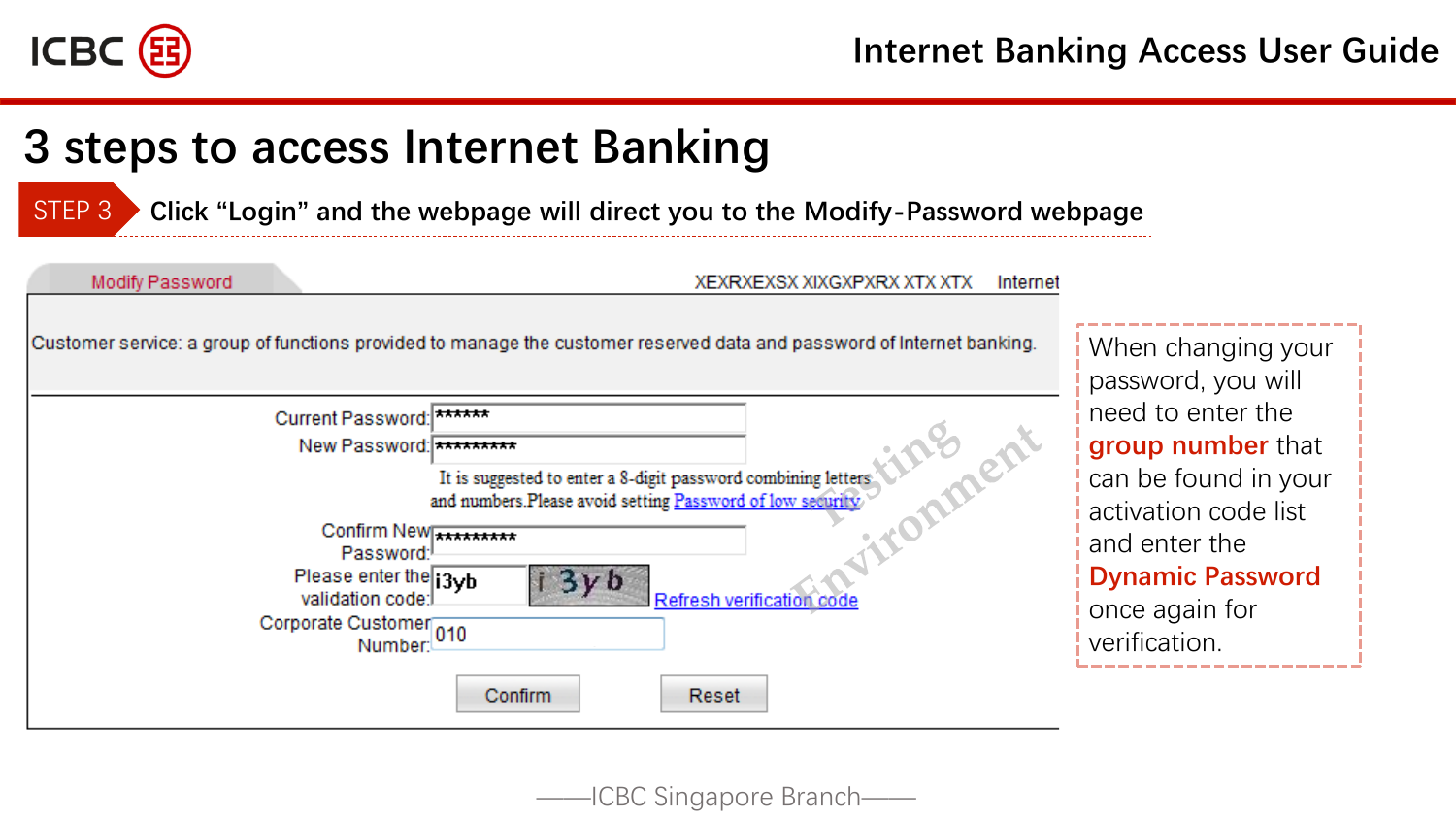

STEP 3 **After successfully changing your password, you will need to login again.**

| Modify Password                              | XEXRXEXSX XIXGXPXRX XTX XTX                                                                                                                                                                                                                                                                                                                                                                                                 | Internet Banking Service |
|----------------------------------------------|-----------------------------------------------------------------------------------------------------------------------------------------------------------------------------------------------------------------------------------------------------------------------------------------------------------------------------------------------------------------------------------------------------------------------------|--------------------------|
|                                              | Customer service: a group of functions provided to manage the customer reserved data and password of Internet banking.                                                                                                                                                                                                                                                                                                      |                          |
|                                              | Successfully changed your logon password. The new password will<br>take effect at the next logon.<br>Logon again                                                                                                                                                                                                                                                                                                            | itionment                |
| Notes:                                       |                                                                                                                                                                                                                                                                                                                                                                                                                             |                          |
|                                              | 1. Since the logon password for the Internet banking you reserved at our business office is purely digital, system will request for password<br>change at the time of your initial logon in order to assure the safety of your password, you can continue to use only after password has been<br>changed. Newly input password shall have a length between 6 and 30 digits and can be a combination of letters and numbers. |                          |
| strengthen the security of Internet banking. | 2. If you forgot your password, you can change the password through this function after password reset at our business office so as to                                                                                                                                                                                                                                                                                      |                          |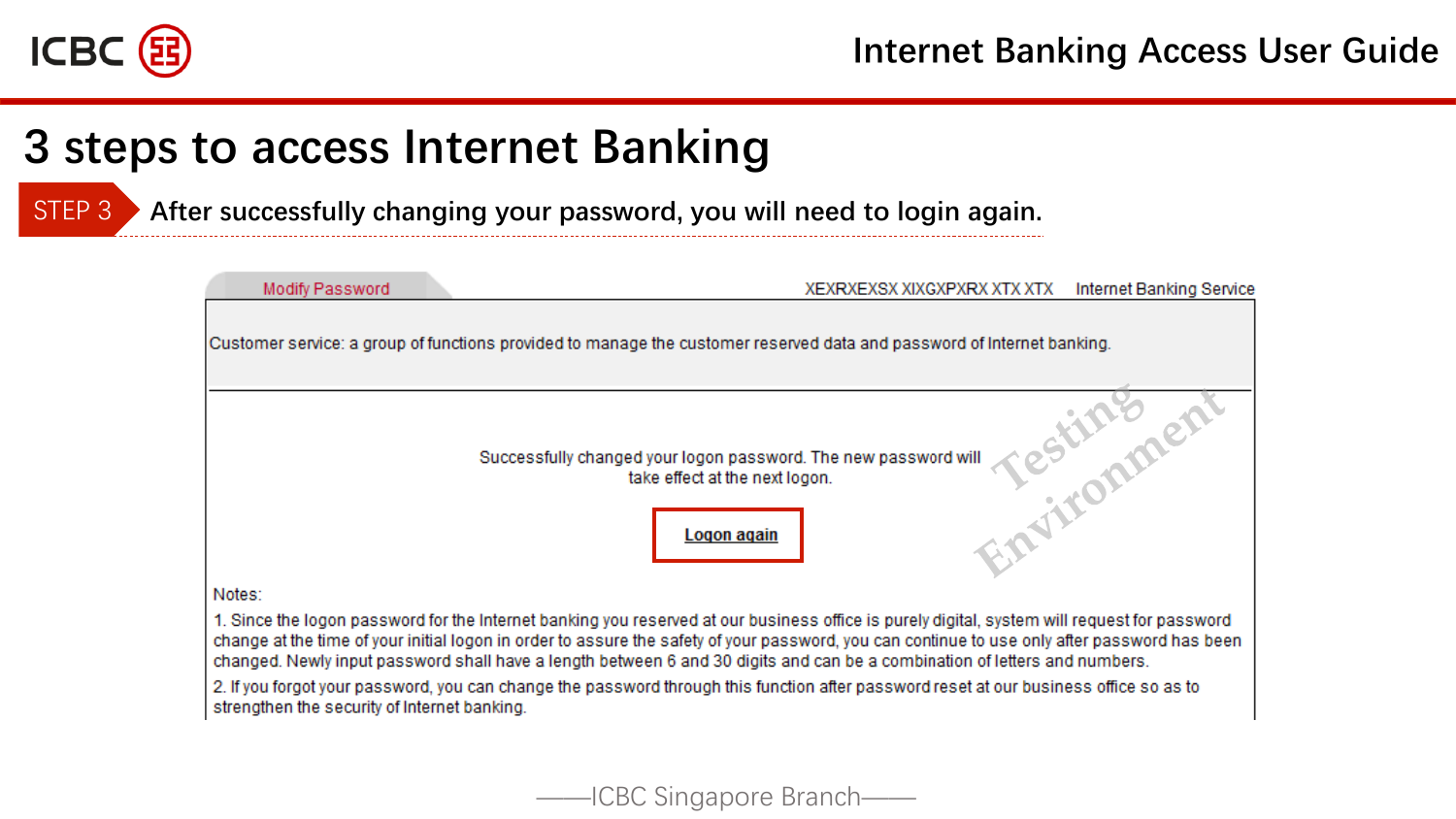

STEP 1 **Fill up the Corporate Internet/Mobile Banking Modification Form.**

If the **wrong** Token password has been keyed **too many times**, the Token will be locked and it will show the unlock code.

|                                           | <b>Modification Content</b> |  |
|-------------------------------------------|-----------------------------|--|
| 1. Unfreeze User ID<br>- 1                |                             |  |
| User ID                                   | User ID                     |  |
| 2. Reset Login password                   |                             |  |
| User ID                                   | User ID                     |  |
| 3. Reset Token password                   |                             |  |
| <b>Token Serial No.</b>                   | <b>Token Serial No.</b>     |  |
| User ID                                   | User ID                     |  |
| <b>Unlock Code</b>                        | <b>Unlock Code</b>          |  |
| 4. Exchange Token                         |                             |  |
| <b>Token Serial No.</b>                   | <b>Token Serial No.</b>     |  |
| User ID                                   | User ID                     |  |
| <b>Email Address</b>                      | <b>Email Address</b>        |  |
| 5. Cancel Existing Company User ID<br>- 1 |                             |  |
| Token Serial No.                          | Token Serial No.            |  |
| User ID                                   | User ID                     |  |
|                                           |                             |  |

If the **wrong** user ID has been keyed **too many times**, the user ID will be locked and it will show the unlock code.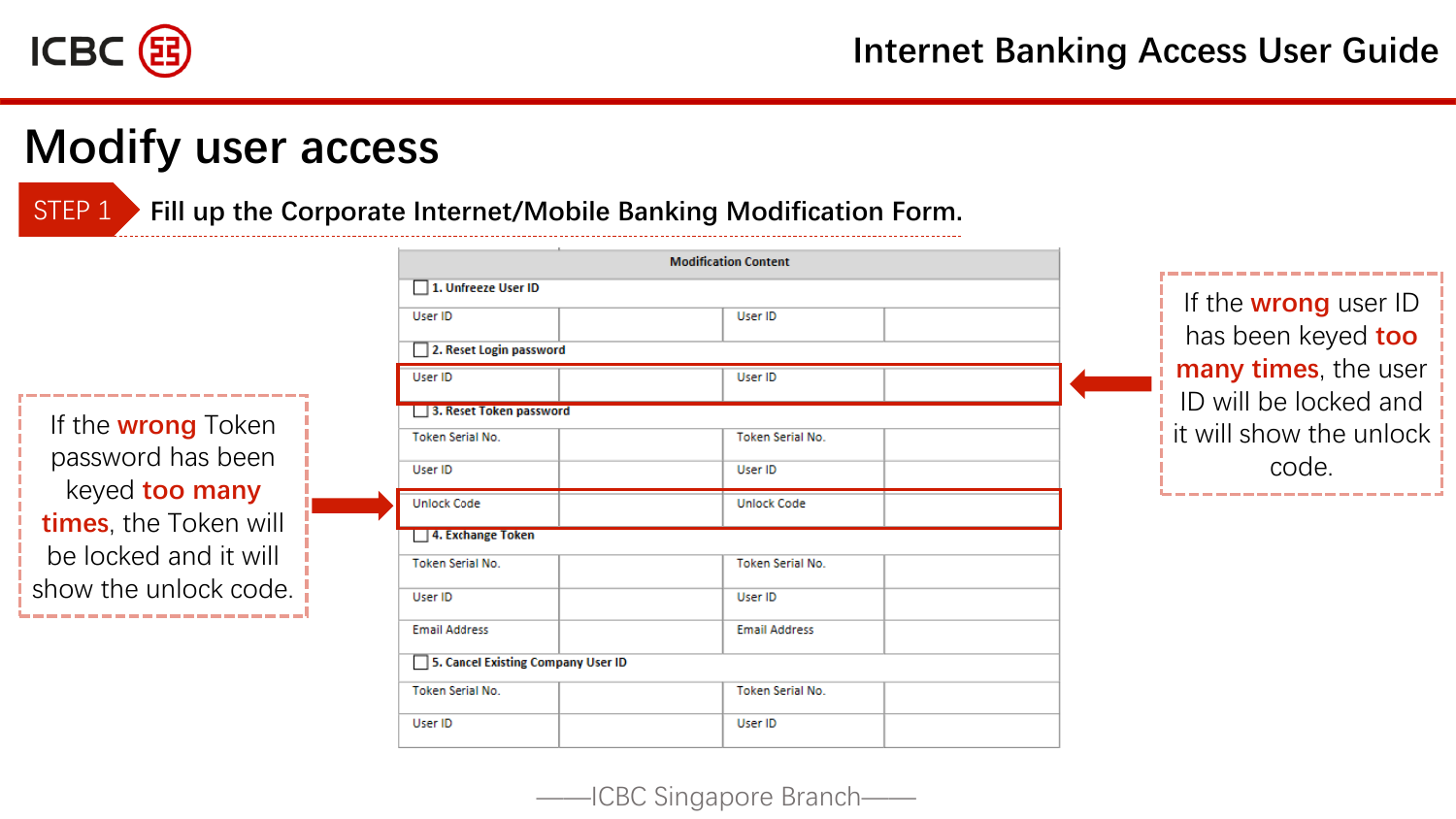

STEP 1 **Fill up the Corporate Internet/Mobile Banking Modification Form.**

Depending on whether the user ID has been **registered before**, tick the corresponding field.

\_\_\_\_\_\_\_\_\_\_\_\_\_\_\_\_

|  |  | Operator<br>(Operators will be able to view accounts and/ or create transactions only)<br><b>Add New User ID</b><br><b>Modify Existing User ID</b><br><b>Modify Existing User ID</b><br><b>Add New User ID</b> |                                                                                                                                                                                                               |                          |                                                                                                                                                                                                   |  | Users that fall under<br>this category are<br>only able to<br>view/create |
|--|--|----------------------------------------------------------------------------------------------------------------------------------------------------------------------------------------------------------------|---------------------------------------------------------------------------------------------------------------------------------------------------------------------------------------------------------------|--------------------------|---------------------------------------------------------------------------------------------------------------------------------------------------------------------------------------------------|--|---------------------------------------------------------------------------|
|  |  | <b>Name as In NRIC/Passport</b>                                                                                                                                                                                |                                                                                                                                                                                                               | Name as In NRIC/Passport |                                                                                                                                                                                                   |  |                                                                           |
|  |  | NRIC/Passport No.                                                                                                                                                                                              |                                                                                                                                                                                                               | NRIC/Passport No.        |                                                                                                                                                                                                   |  | transactions and<br>cannot approve                                        |
|  |  | Contact No.                                                                                                                                                                                                    |                                                                                                                                                                                                               | Contact No.              |                                                                                                                                                                                                   |  | <b>transactions</b>                                                       |
|  |  | <b>Email Address</b>                                                                                                                                                                                           |                                                                                                                                                                                                               | <b>Email Address</b>     |                                                                                                                                                                                                   |  |                                                                           |
|  |  | Functionality                                                                                                                                                                                                  | To Enquire/ View Accounts and<br>where applicable, prepare the<br>following (subject to limits below, if<br>any):-<br><b>Transfers/ Remittance</b><br><b>ICBC Express</b><br><b>FX</b><br><b>ICBC Message</b> | <b>Functionality</b>     | To Enquire/ View Accounts and<br>where applicable, prepare the<br>following (subject to limits below, if<br>$any$ :-<br>Transfers/Remittance<br>□ ICBC Express<br>$\Box$ ex<br><b>CBC</b> Message |  | Tick the functions<br>based on <b>authority</b><br>granted to the user.   |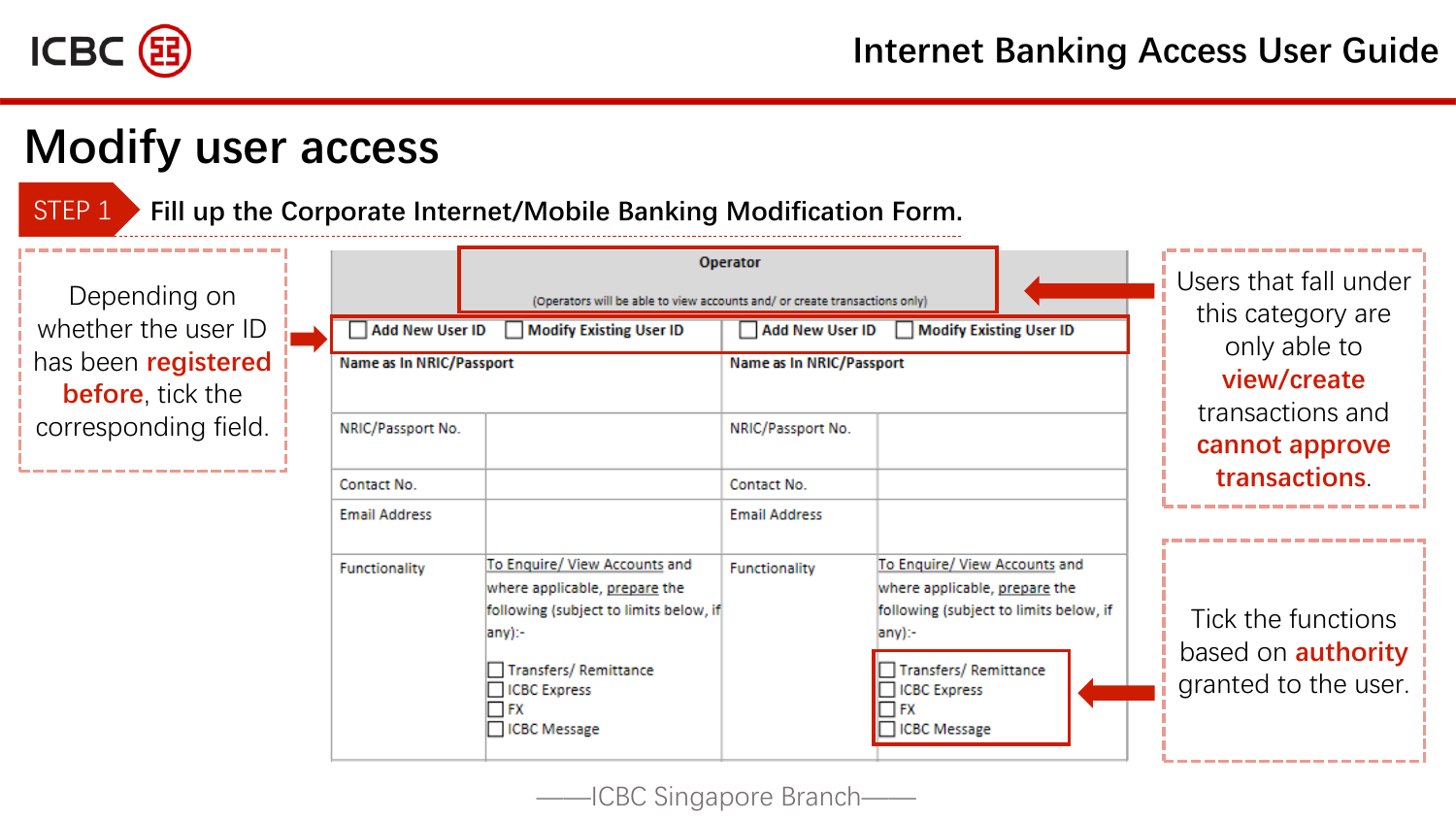

STEP 1 **Fill up the Corporate Internet/Mobile Banking Modification Form.**

| Depending on                               |                                                    | <b>Authorisers</b><br>Please check this box if all Operators and Authorisers are the same group of persons.<br>(Authorisers will be able to view accounts and approve transactions only.<br>If Operator and Authoriser is the same person, he/she will be able to view accounts, create and approve transactions.) |                                             | Users that fall under<br>this category are<br>only able to<br>view/approve |                                          |
|--------------------------------------------|----------------------------------------------------|--------------------------------------------------------------------------------------------------------------------------------------------------------------------------------------------------------------------------------------------------------------------------------------------------------------------|---------------------------------------------|----------------------------------------------------------------------------|------------------------------------------|
| whether the user ID<br>has been registered | Add New User ID<br><b>Name as In NRIC/Passport</b> | Modify Existing User ID                                                                                                                                                                                                                                                                                            | Add New User ID<br>Name as In NRIC/Passport | <b>Modify Existing User ID</b>                                             | transactions and<br>cannot create        |
| <b>before</b> , tick the                   |                                                    |                                                                                                                                                                                                                                                                                                                    |                                             |                                                                            | transactions.                            |
| corresponding field.                       | NRIC/Passport No.                                  |                                                                                                                                                                                                                                                                                                                    | NRIC/Passport No.                           |                                                                            | However, if the box                      |
|                                            | Contact No.                                        |                                                                                                                                                                                                                                                                                                                    | Contact No.                                 |                                                                            | is ticked, users will<br>then be able to |
|                                            | <b>Email Address</b>                               |                                                                                                                                                                                                                                                                                                                    | <b>Email Address</b>                        |                                                                            | create and approve<br>transactions.      |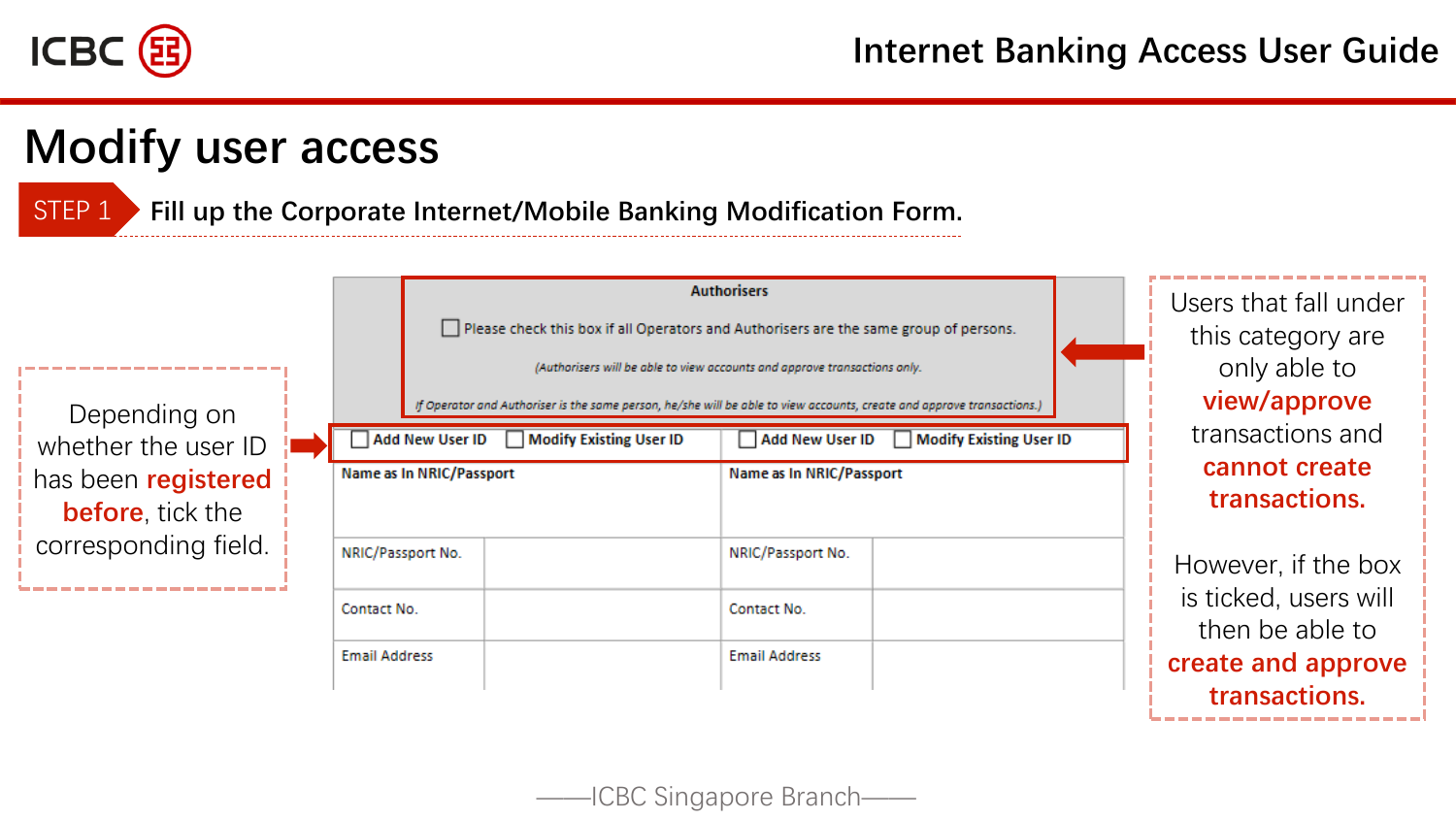

STEP 1 **Fill up the Corporate Internet/Mobile Banking Modification Form.**

| Fill in <b>currency and</b>                    | <b>Functionality</b> | To Enquire/ View Accounts and<br>where applicable, approve the<br>following (subject to limits below, if<br>$any$ :-<br>Transfers/Remittance<br><b>ICBC</b> Express<br>- I FX<br><b>ICBC</b> Message | <b>Functionality</b> | To Enquire/ View Accounts and where<br>applicable, approve the following<br>(subject to limits below, if any):-<br>Transfers/Remittance<br><b>CBC</b> Express<br>I FX<br>□ ICBC Message | Tick the functions<br>based on <b>authority</b><br>granted to the user. |
|------------------------------------------------|----------------------|------------------------------------------------------------------------------------------------------------------------------------------------------------------------------------------------------|----------------------|-----------------------------------------------------------------------------------------------------------------------------------------------------------------------------------------|-------------------------------------------------------------------------|
| transaction amount i<br>that the authoriser is | Authoriser's Limit   | Up to [Insert Currency and Amount]<br>Note: Authorization amount equivalent to USD.                                                                                                                  | Authoriser's Limit   | Up to [Insert Currency and Amount]<br>Note: Authorization amount equivalent to USD.                                                                                                     |                                                                         |
| able to approve.                               | Remarks              |                                                                                                                                                                                                      | Remarks              |                                                                                                                                                                                         |                                                                         |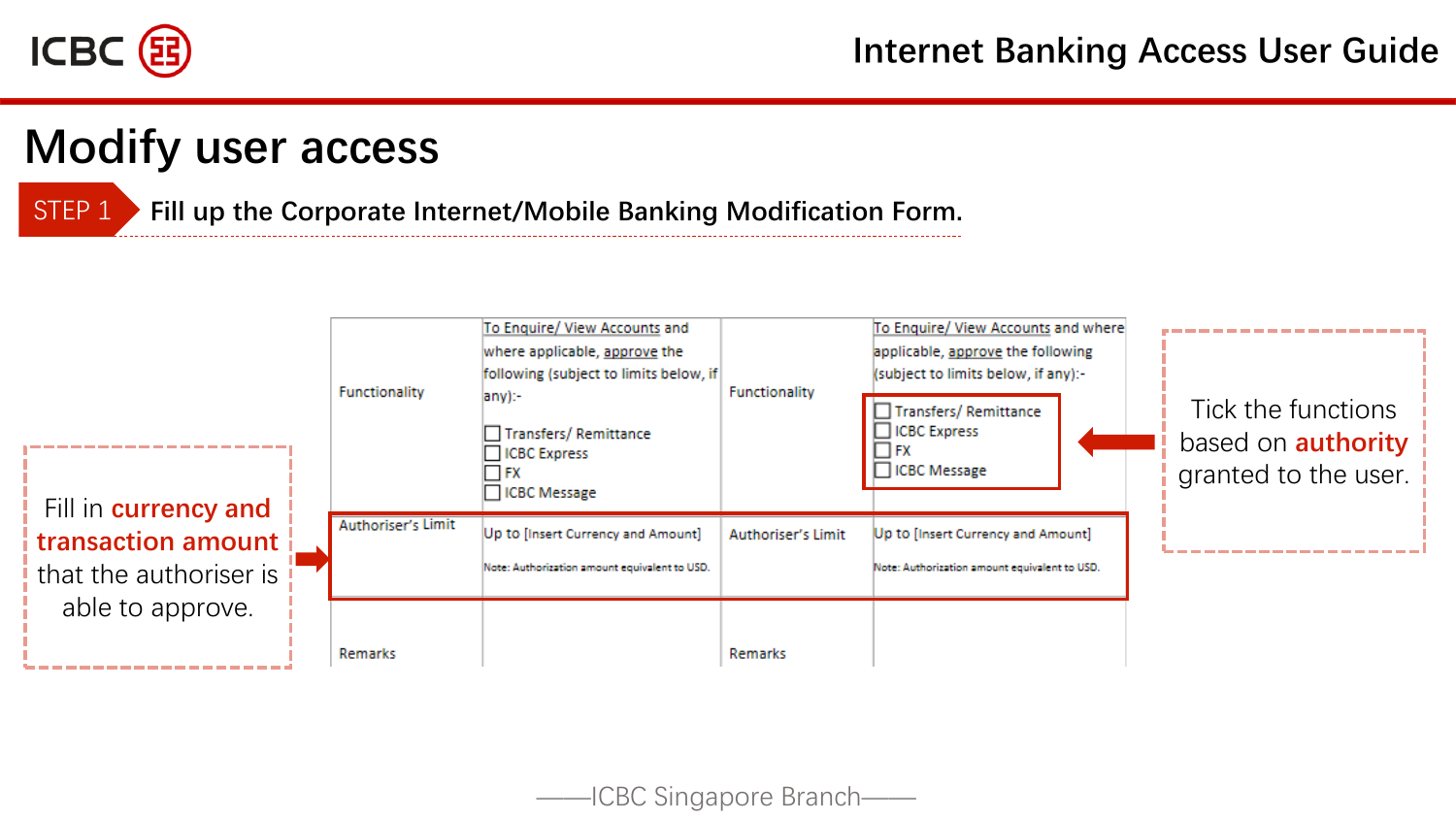

STEP 2 **Submit the Corporate Internet/Mobile Banking Modification Form.**

Mail the duly signed forms and required documents to the following address:

**Industrial and Commercial Bank of China Limited Singapore Branch 6 Raffles Quay #23-01 Singapore 048580 Attention: [Name of your Relationship Manager]**